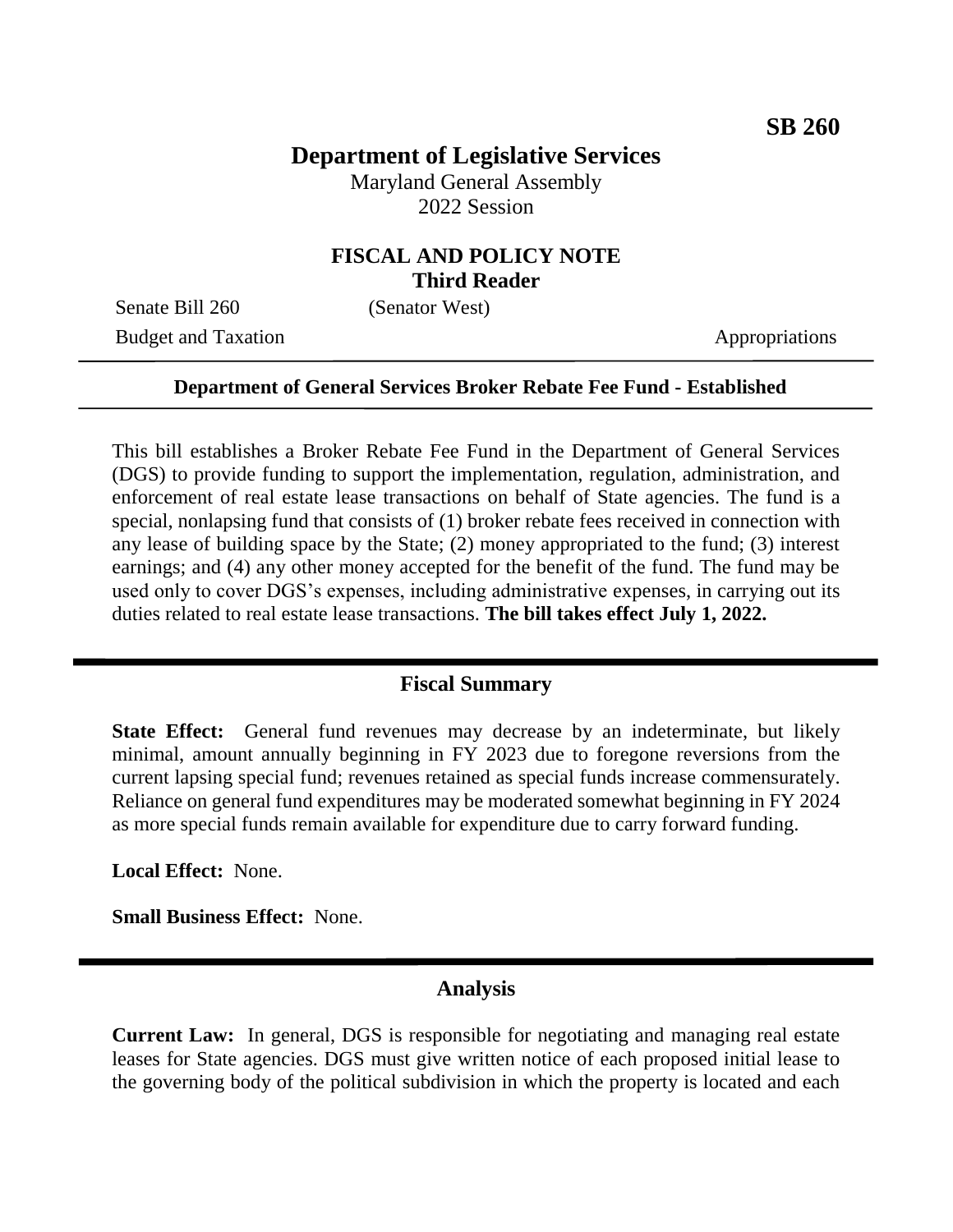member of the General Assembly in whose legislative district the property is located. A lease for a site may not be executed until 31 days after the notice is received to allow for comment. Each proposal for the lease of building space by the State must be submitted to the Secretary of General Services and to the Board of Public Works for approval.

**State Fiscal Effect:** The DGS Office of Real Estate manages lease transactions for the department. Lease agreements involving the use of brokers often include broker rebate fees paid to DGS. DGS advises that those rebates are typically used to help cover salaries for the office. The amount of rebate payments anticipated changes from year to year, and receipt of the fees may be delayed from one fiscal year to the next. The new special fund allows DGS to retain fee revenues, such that any delayed revenues may be retained as surplus revenues rather than ultimately reverting to the general fund, thereby providing a more stable source of revenue for the office salaries and related expenses.

Broker rebate fees over the previous five fiscal years have averaged \$546,000, ranging from a low of \$349,000 in fiscal 2017 to a high of \$768,000 in fiscal 2021. Currently, those fees accrue to a lapsing special fund, so any year-end balance reverts to the general fund instead of being available for DGS to use in a subsequent year. Thus, the bill may reduce general fund revenues beginning in fiscal 2023 due to foregone reversions from the current lapsing special fund. It is assumed that DGS spends most of the rebate fees collected each year; however, as future year-end balances cannot be reliably predicted, general fund revenues decrease by an indeterminate, but likely minimal, amount. Fee revenues retained in the special fund increase commensurately. As these revenues remain available for expenditure, special fund expenditures may increase in subsequent years. If so, reliance on general fund expenditures may be slightly moderated.

## **Additional Information**

**Prior Introductions:** None.

**Designated Cross File:** HB 773 (Delegate Mangione) - Appropriations.

**Information Source(s):** Department of General Services; Board of Public Works; Department of Legislative Services